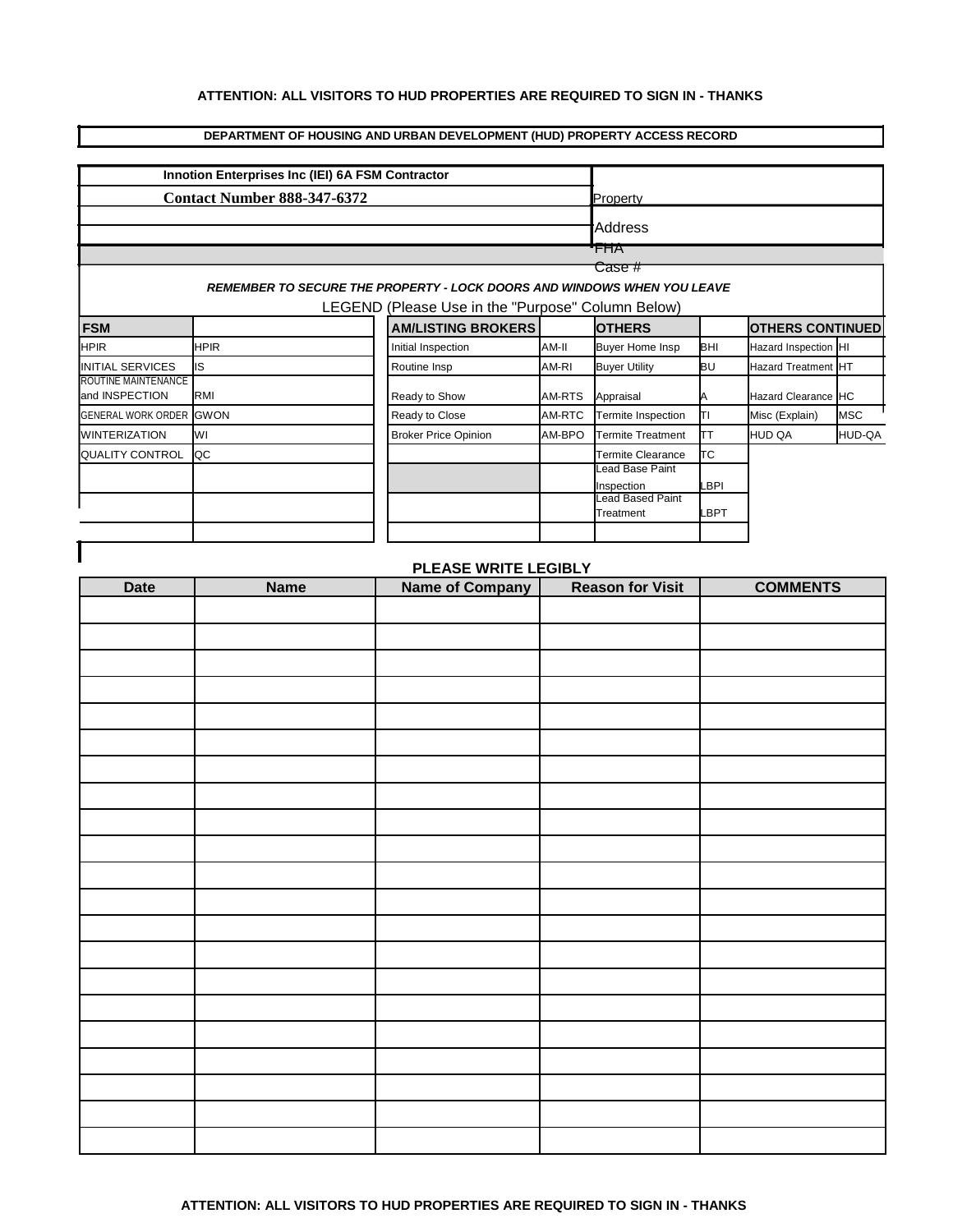|             |                                                         |                                                                         |                         | DEPARTMENT OF HOUSING AND URBAN DEVELOPMENT (HUD) PROPERTY ACCESS RECORD |  |  |
|-------------|---------------------------------------------------------|-------------------------------------------------------------------------|-------------------------|--------------------------------------------------------------------------|--|--|
|             | <b>Innotion Enterprises Inc (IEI) 6A FSM Contractor</b> | Property                                                                |                         |                                                                          |  |  |
|             | Contact Number 888-347-6372                             |                                                                         |                         | Address                                                                  |  |  |
|             |                                                         |                                                                         | FHA                     |                                                                          |  |  |
|             |                                                         |                                                                         | Case #                  |                                                                          |  |  |
|             |                                                         | REMEMBER TO SECURE THE PROPERTY - LOCK DOORS AND WINDOWS WHEN YOU LEAVE |                         |                                                                          |  |  |
| <b>Date</b> | <b>Name</b>                                             | <b>Name of Company</b>                                                  | <b>Reason for Visit</b> | <b>COMMENTS</b>                                                          |  |  |
|             |                                                         |                                                                         |                         |                                                                          |  |  |
|             |                                                         |                                                                         |                         |                                                                          |  |  |
|             |                                                         |                                                                         |                         |                                                                          |  |  |
|             |                                                         |                                                                         |                         |                                                                          |  |  |
|             |                                                         |                                                                         |                         |                                                                          |  |  |
|             |                                                         |                                                                         |                         |                                                                          |  |  |
|             |                                                         |                                                                         |                         |                                                                          |  |  |
|             |                                                         |                                                                         |                         |                                                                          |  |  |
|             |                                                         |                                                                         |                         |                                                                          |  |  |
|             |                                                         |                                                                         |                         |                                                                          |  |  |
|             |                                                         |                                                                         |                         |                                                                          |  |  |
|             |                                                         |                                                                         |                         |                                                                          |  |  |
|             |                                                         |                                                                         |                         |                                                                          |  |  |
|             |                                                         |                                                                         |                         |                                                                          |  |  |
|             |                                                         |                                                                         |                         |                                                                          |  |  |
|             |                                                         |                                                                         |                         |                                                                          |  |  |
|             |                                                         |                                                                         |                         |                                                                          |  |  |
|             |                                                         |                                                                         |                         |                                                                          |  |  |
|             |                                                         |                                                                         |                         |                                                                          |  |  |
|             |                                                         |                                                                         |                         |                                                                          |  |  |
|             |                                                         |                                                                         |                         |                                                                          |  |  |